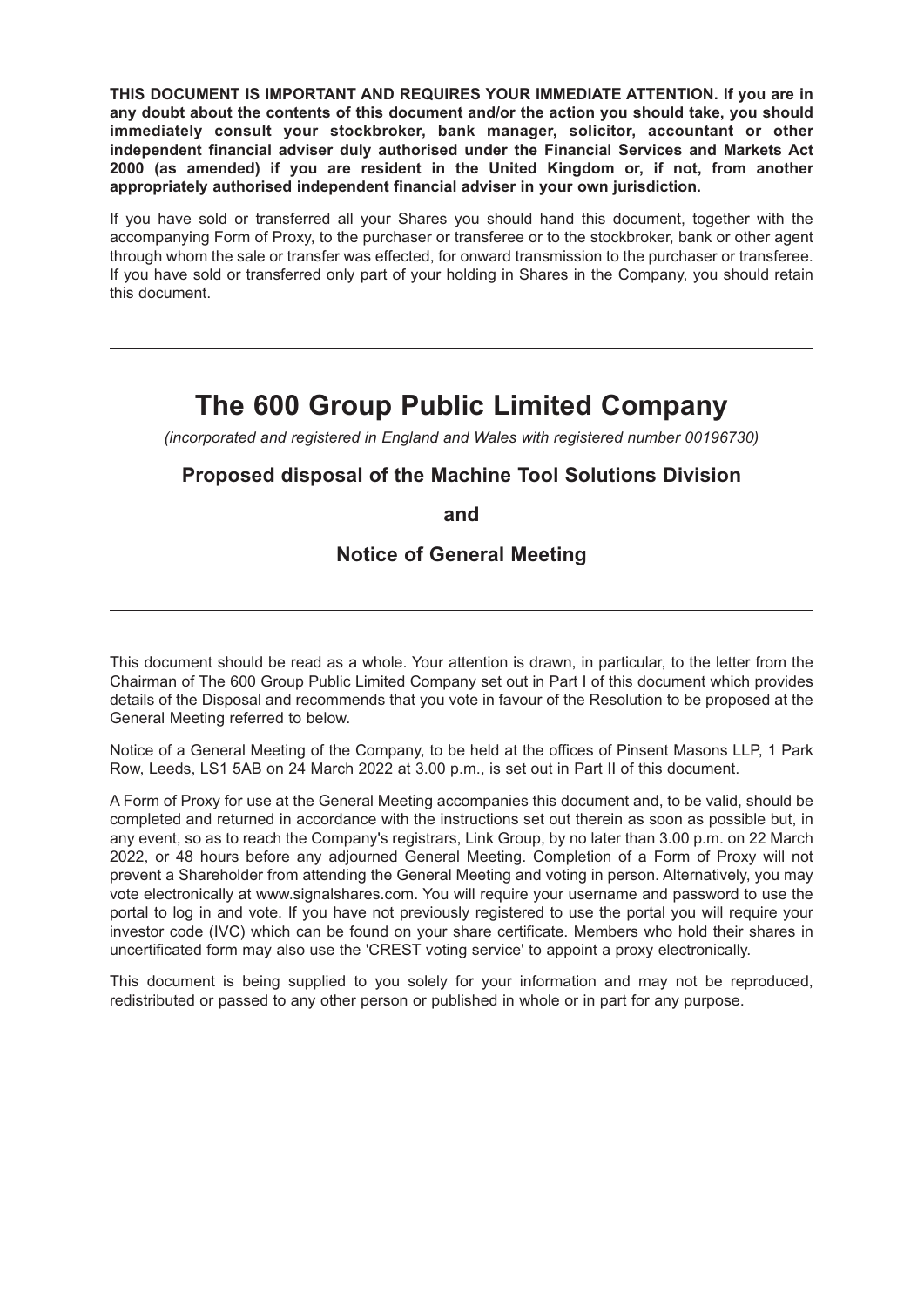## **IMPORTANT NOTICES**

#### **Cautionary note regarding forward-looking statements**

This document includes statements that are, or may be deemed to be, "forward-looking statements". These forward-looking statements can be identified by the use of forward-looking terminology, including the terms "believes", "estimates", "plans", "projects", "anticipates", "expects", "intends", "may", "will", or "should" or, in each case, their negative or other variations or comparable terminology. These forwardlooking statements include matters that are not historical facts. They appear in a number of places throughout this document and include statements regarding the Directors' current intentions, beliefs or expectations concerning, among other things, the Group's results of operations, financial condition, liquidity, prospects, growth, strategies and the Group's markets.

By their nature, forward-looking statements involve risk and uncertainty because they relate to future events and circumstances. Actual results and developments could differ materially from those expressed or implied by the forward-looking statements.

Forward-looking statements may and often do differ materially from actual results. Any forward-looking statements in this document are based on certain factors and assumptions, including the Directors' current view with respect to future events and are subject to risks relating to future events and other risks, uncertainties and assumptions relating to the Group's operations, results of operations, growth strategy and liquidity. Whilst the Directors consider these assumptions to be reasonable based upon information currently available, they may prove to be incorrect. Save as required by law or by the AIM Rules, the Company undertakes no obligation to publicly release the results of any revisions to any forward-looking statements in this document that may occur due to any change in the Directors' expectations or to reflect events or circumstances after the date of this document.

Neither the content of any website referred to in this document nor any hyperlinks on such website is incorporated in, or forms part of, this document.

#### **Notice to overseas persons**

The distribution of this document, and/or the Form of Proxy in certain jurisdictions may be restricted by law and therefore persons into whose possession these documents come should inform themselves about and observe any such restrictions. Any failure to comply with these restrictions may constitute a violation of the securities laws of any such jurisdiction.

This document has been prepared for the purposes of complying with the AIM Rules and the information disclosed may not be the same as that which would have been disclosed if this document had been prepared in accordance with the laws or regulatory requirements of jurisdictions other than the United Kingdom. The statements contained in this document are not to be construed as legal, business, financial or tax advice.

#### **No offer or solicitation**

This document is not a prospectus and it does not constitute or form part of any offer or invitation to purchase, acquire, subscribe for, sell, dispose of or issue, or any solicitation of any offer to sell, dispose of, purchase, acquire or subscribe for, any security.

#### **Rounding**

Certain numerical figures contained in this document, including financial information, have been subject to rounding adjustments for ease of presentation.

#### **Definitions**

Certain terms used in this document are defined in that section of this document which appears under the heading "Definitions".

This document is dated 8 March 2022.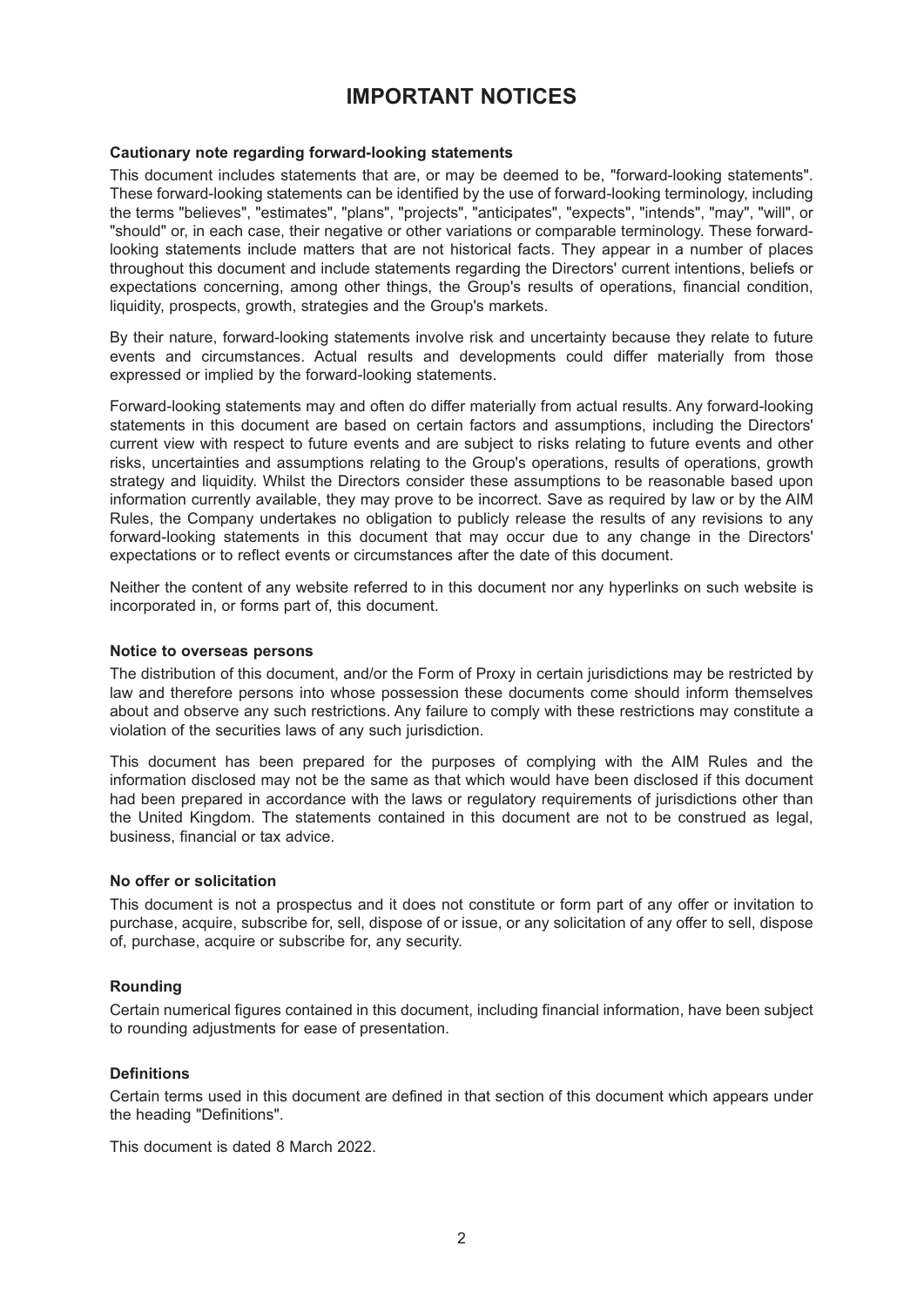# **CONTENTS**

|                                   | Page           |
|-----------------------------------|----------------|
| <b>DEFINITIONS</b>                | $\overline{4}$ |
| EXPECTED TIMETABLE OF KEY EVENTS  |                |
| PART I LETTER FROM THE CHAIRMAN   | 8              |
| PART II NOTICE OF GENERAL MEETING | 14             |
|                                   |                |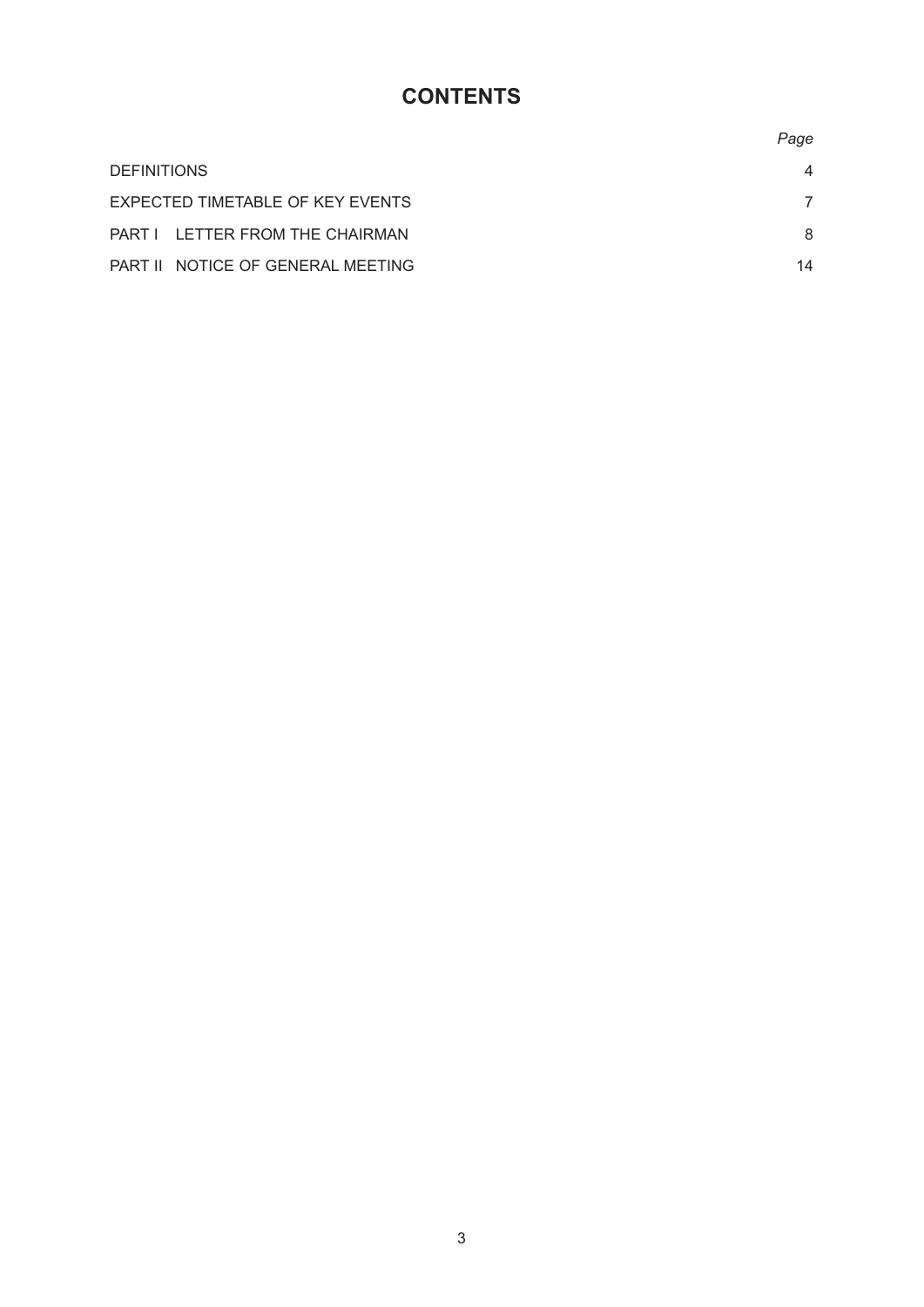## **DEFINITIONS**

The following definitions apply throughout this document unless the context requires otherwise:

| "Act"                     | the Companies Act 2006 (as amended)                                                                                                                                                                 |
|---------------------------|-----------------------------------------------------------------------------------------------------------------------------------------------------------------------------------------------------|
| "AIM"                     | the AIM market operated by London Stock Exchange                                                                                                                                                    |
| "AIM Rules"               | the AIM Rules for Companies, as published by London Stock<br>Exchange from time to time                                                                                                             |
| "Board" or "Directors"    | the board of Directors of the Company from time to time                                                                                                                                             |
| "Business Day"            | a day (other than a Saturday, Sunday or public holiday) when<br>banks are usually open for business in London                                                                                       |
| "Buyer"                   | Timesavers Acquisitions, LLC, a wholly owned subsidiary of TJM<br>Capital Partners, LLC                                                                                                             |
| "certificated"            | in relation to a share or other security, a share or other security<br>that is not in uncertificated form, that is not in CREST, and "in<br>certificated form" shall be construed accordingly       |
| "CMS"                     | Control Micro Systems Inc., a Group Company                                                                                                                                                         |
| "Company" or "600 Group"  | The 600 Group Public Limited Company, a company<br>incorporated in England and Wales with registered number<br>00196730, and where the context so requires, taken together<br>with its Subsidiaries |
| "Completion"              | completion of the Disposal under the terms of the SPA, and<br>"Complete" and "Completing" shall be construed accordingly                                                                            |
| "CREST"                   | the relevant system (as defined in the CREST Regulations) in<br>respect of which Euroclear is the operator (as defined in the<br><b>CREST Regulations)</b>                                          |
| "CREST Manual"            | the rules governing the operation of CREST, as published by<br>Euroclear                                                                                                                            |
| "CREST participant"       | a person who is, in relation to CREST, a system participant (as<br>defined in the CREST Regulations)                                                                                                |
| "CREST Proxy Instruction" | the appropriate CREST message in order for a proxy<br>appointment or instruction made using the CREST service to be<br>valid                                                                        |
| "CREST Regulations"       | the Uncertificated Securities Regulations 2001 (SI 2001-No.<br>3775), as amended                                                                                                                    |
| "CREST sponsor"           | a CREST participant admitted to CREST as a CREST sponsor                                                                                                                                            |
| "CREST sponsored member"  | a CREST member admitted to CREST as a sponsored member<br>(which includes all CREST personal members)                                                                                               |
| "Disposal"                | has the meaning given in paragraph 1 of Part I of this document                                                                                                                                     |
| "Euroclear"               | Euroclear UK & International Limited, the operator of CREST                                                                                                                                         |
| "FCA"                     | the Financial Conduct Authority                                                                                                                                                                     |
| "Form of Proxy"           | the form of proxy for use by Shareholders in connection with the<br>General Meeting, which is enclosed with this document                                                                           |
| "FSMA"                    | the Financial Services and Markets Act 2000                                                                                                                                                         |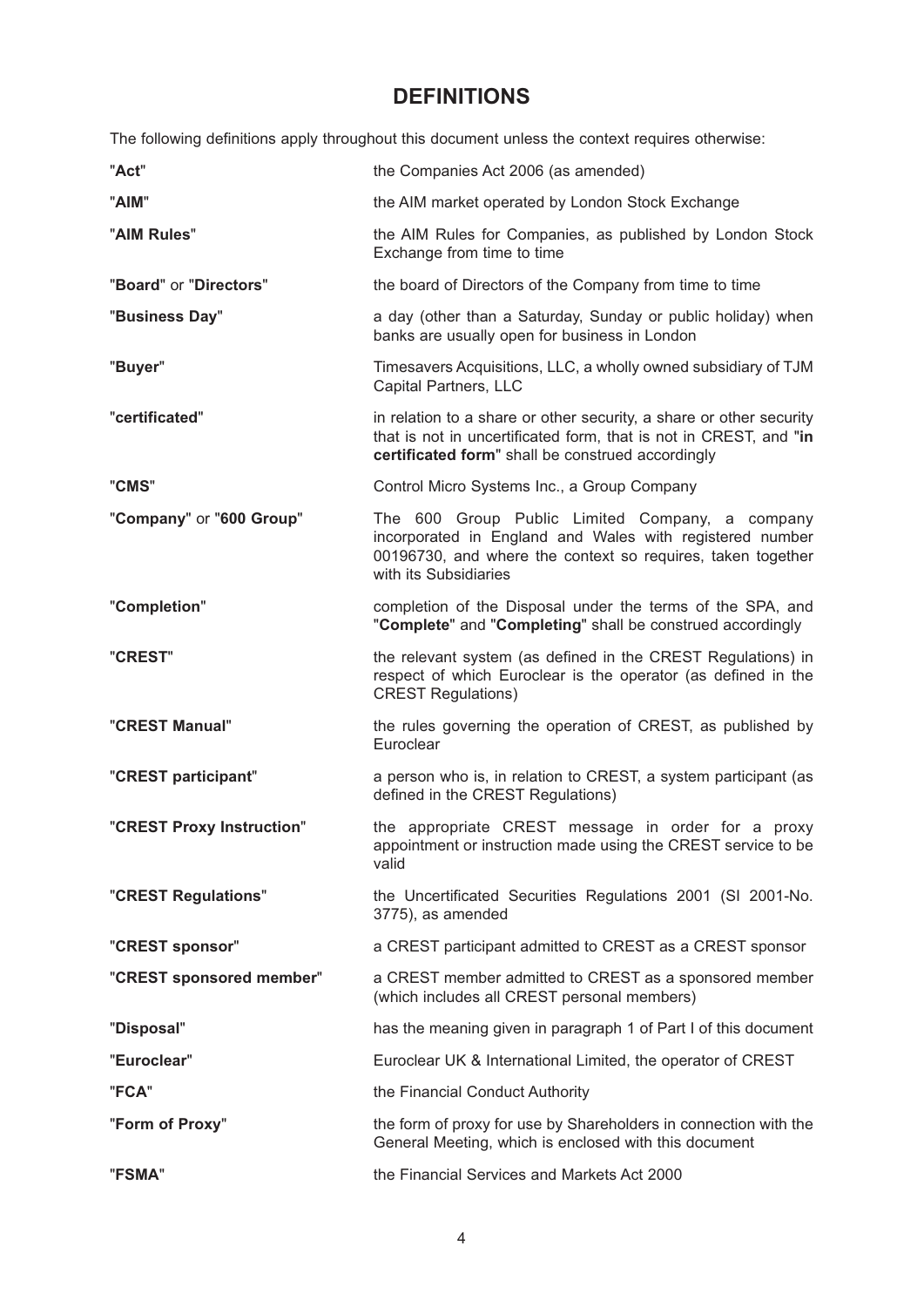| "Fundamental Warranties"    | has the meaning given in paragraph 3 of Part I of this document                                                                                                                                                                               |
|-----------------------------|-----------------------------------------------------------------------------------------------------------------------------------------------------------------------------------------------------------------------------------------------|
| "General Meeting"           | the general meeting of the Company convened for 3.00 p.m. on<br>24 March 2022 at which the Resolution will be proposed, notice<br>of which is set out in Part II of this document                                                             |
| "Group"                     | the Company, its Subsidiaries and its subsidiary undertakings<br>from time to time and "Group Company" shall mean any one of<br>them                                                                                                          |
| "H1 FY21"                   | the first half of the Group's 2021 financial year, being the six<br>months ended 30 September 2020                                                                                                                                            |
| "Link Group" or "Registrar" | Link Group of 10th Floor, Central Square, 29 Wellington Street,<br>Leeds LS1 4DL                                                                                                                                                              |
| "Loan Notes"                | the secured loan notes of the Company of up to £8.5 million<br>constituted by a loan note instrument dated 14 February 2015<br>(as amended) or, as the case may be, the amount of such loan<br>notes from time to time issued and outstanding |
| "London Stock Exchange"     | London Stock Exchange plc                                                                                                                                                                                                                     |
| "Member account ID"         | the identification code or number attached to any member<br>account in CREST                                                                                                                                                                  |
| "Nominated Person"          | a person who is not a Shareholder, but has been nominated by<br>a Shareholder to enjoy information rights in accordance with<br>section 146 of the Act                                                                                        |
| "Notice of General Meeting" | the notice of General Meeting set out in Part II of this document                                                                                                                                                                             |
| "NWC Escrow Amount"         | has the meaning given in paragraph 3 of Part I of this document                                                                                                                                                                               |
| "Overseas Shareholders"     | Shareholders with registered addresses, or who are citizens or<br>residents of, or incorporated in Restricted Jurisdictions                                                                                                                   |
| "Resolution"                | the resolution to be proposed at the General Meeting and set out<br>in the Notice of General Meeting                                                                                                                                          |
| "Restricted Individuals"    | has the meaning given in paragraph 3 of Part I of this document                                                                                                                                                                               |
| "Restricted Jurisdiction"   | each of Australia, Canada, Japan, the Republic of South Africa,<br>the United States, and any other jurisdiction where the<br>distribution of this document may be restricted by law                                                          |
| "Restricted Period"         | has the meaning given in paragraph 3 of Part I of this document                                                                                                                                                                               |
| "Retention Escrow Amount"   | has the meaning given in paragraph 3 of Part I of this document                                                                                                                                                                               |
| "RWI"                       | representations and warranty insurance                                                                                                                                                                                                        |
| "Sale Proceeds"             | has the meaning given in paragraph 5 of Part I of this document                                                                                                                                                                               |
| "Sellers"                   | together, the Company, The 600 Group (Overseas) Limited and<br>600 Group Incorporated                                                                                                                                                         |
| "Shareholder"               | a holder of Shares, and "Shareholding" shall be construed<br>accordingly                                                                                                                                                                      |
| "Shares"                    | the ordinary shares of £0.01 each in the share capital of the<br>Company, each a "Share"                                                                                                                                                      |
| "Shareholder Approval"      | the approval of the Disposal by the Shareholders at the General<br>Meeting                                                                                                                                                                    |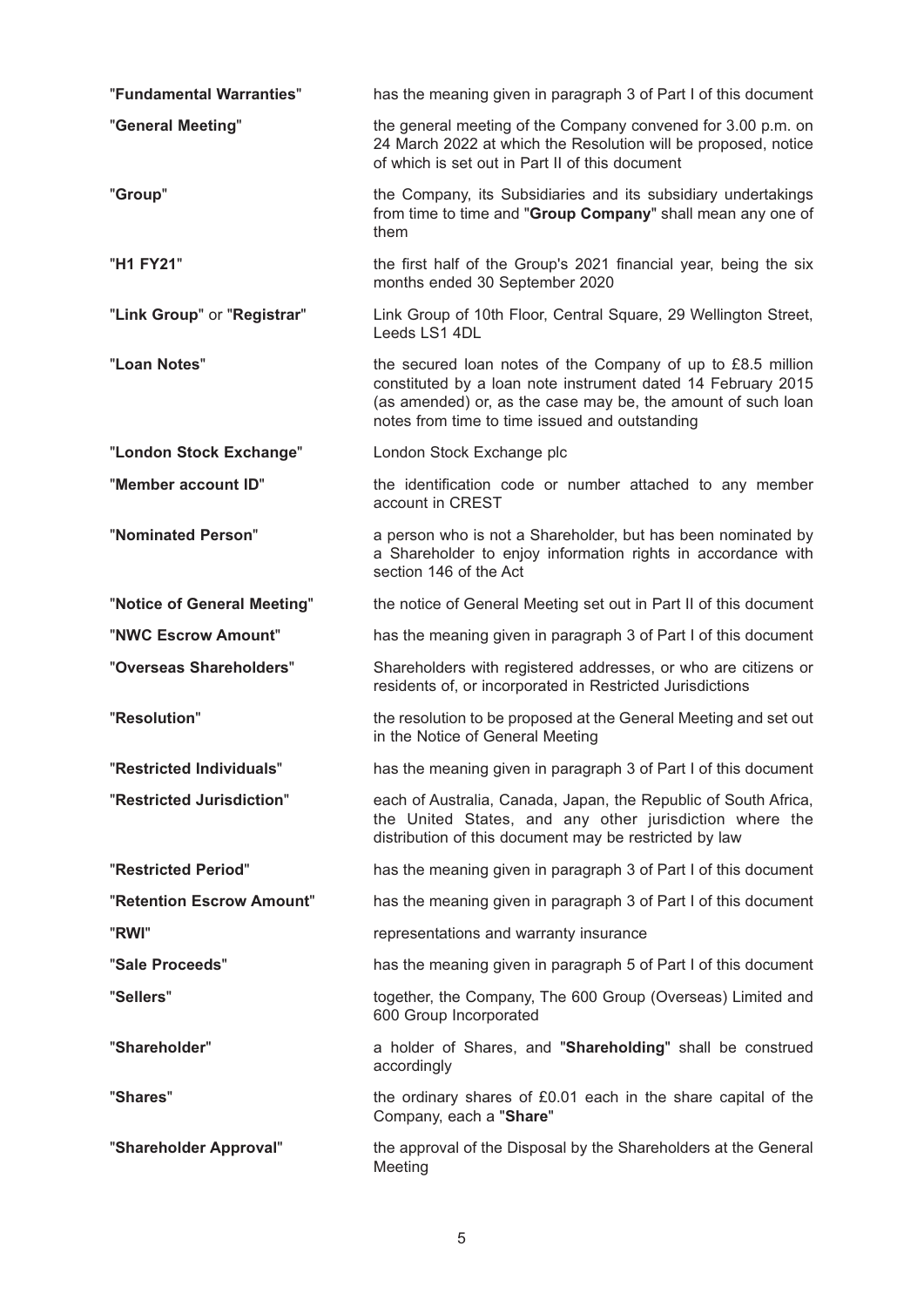| "SPA"                                           | the conditional sale and purchase agreement dated 5 March<br>2022 entered into by the Sellers, The Target Companies and the<br>Buyer relating to the Disposal                                                                                      |
|-------------------------------------------------|----------------------------------------------------------------------------------------------------------------------------------------------------------------------------------------------------------------------------------------------------|
| "Target Companies"                              | together, 600 UK Limited, Colchester GmbH, 600 Machinery<br>Australia Pty Ltd and Clausing Industrial, Inc.                                                                                                                                        |
| "UK" or "United Kingdom"                        | the United Kingdom of Great Britain and Northern Ireland                                                                                                                                                                                           |
| "uncertificated" or "in<br>uncertificated form" | a share or other security recorded on the relevant register of the<br>share or security concerned as being held in uncertificated form<br>in CREST and title to which, by virtue of the CREST Regulations,<br>may be transferred by means of CREST |
| "US" or "United States"                         | the United States of America, its territories and possessions, any<br>state of the United States and the District of Columbia                                                                                                                      |

For the purposes of this document, "**subsidiary**", "**subsidiary undertaking**" and "**undertaking**" have the respective meanings given to them in the Act.

All references to "**\$**" are to the lawful currency of the United States. All references to "**£**" are to the lawful currency of the United Kingdom.

All the times referred to in this document are London times unless otherwise stated.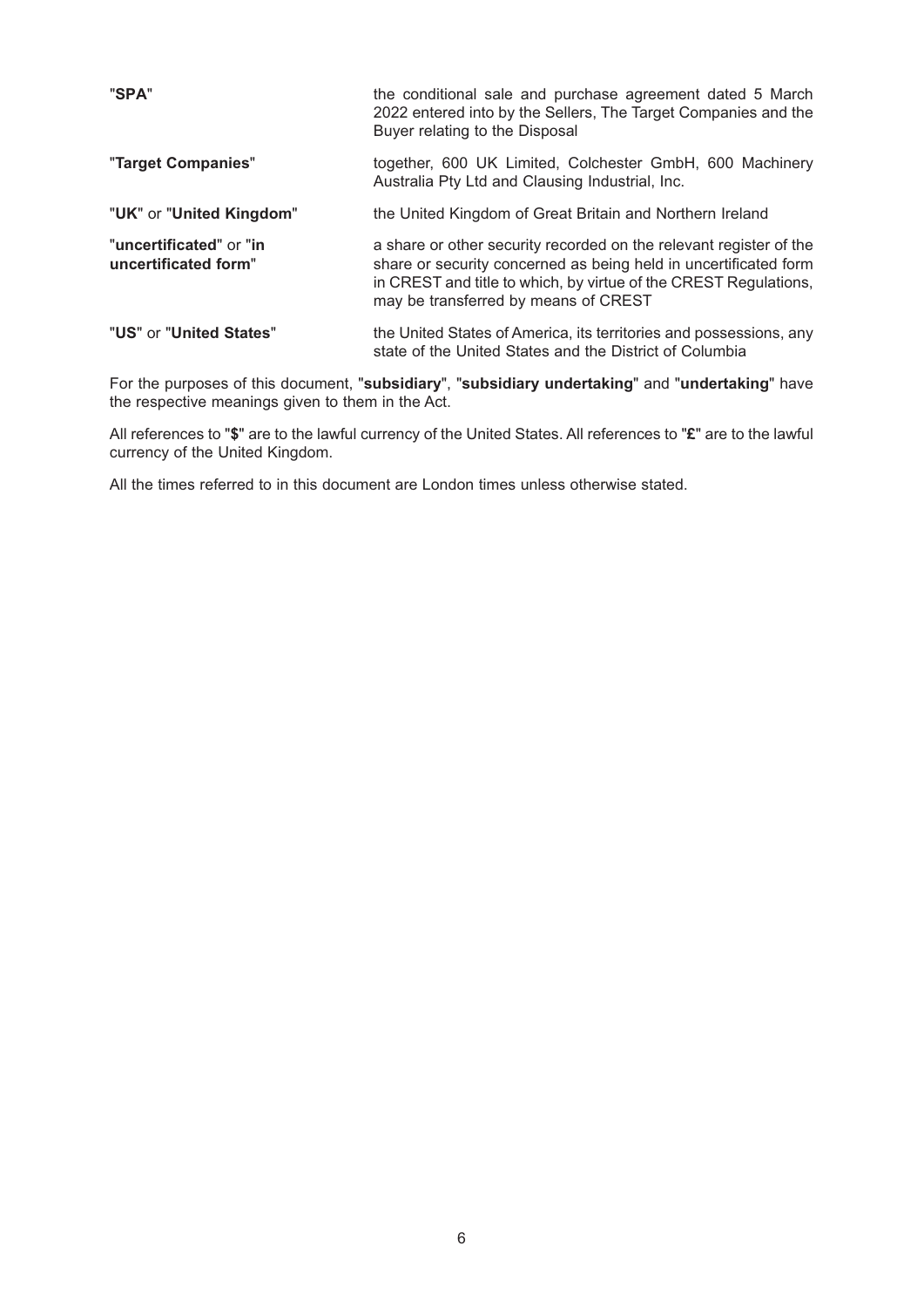## **EXPECTED TIMETABLE OF KEY EVENTS**

| Posting of this document and Form of Proxy to Shareholders                                           | 8 March 2022               |
|------------------------------------------------------------------------------------------------------|----------------------------|
| Last time and date for receipt of Forms of Proxy and registering<br>proxy appointments through CREST | 3.00 p.m. on 22 March 2022 |
| Time and date of General Meeting                                                                     | 3.00 p.m. on 24 March 2022 |
| Announcement of the results of the General Meeting                                                   | 24 March 2022              |
| Estimated Completion date of the Disposal                                                            | 31 March 2022              |
|                                                                                                      |                            |

#### **Notes:**

- i. Each of the times and dates in the above timetable is subject to change. If any of the above times and/or dates change, the revised times and/or dates will be notified to Shareholders by announcement on a Regulatory Information Service.
- ii. If you have questions on how to complete the Form of Proxy, please contact Link Group on 0371 664 0300. Calls are charged at the standard geographic rate and will vary by provider. Lines are open between 09:00 - 17:30, Monday to Friday excluding public holidays in England and Wales.
- iii. Calls to the Link Group telephone number from outside the UK are charged at applicable international rates. Different charges may apply to calls from mobile telephones and calls may be recorded and monitored randomly for security and training purposes. Link Group cannot provide advice on the merits of the Disposal and cannot give any financial, legal or tax advice.
- iv. Completion of the Disposal is conditional on the satisfaction of the conditions set out in the SPA.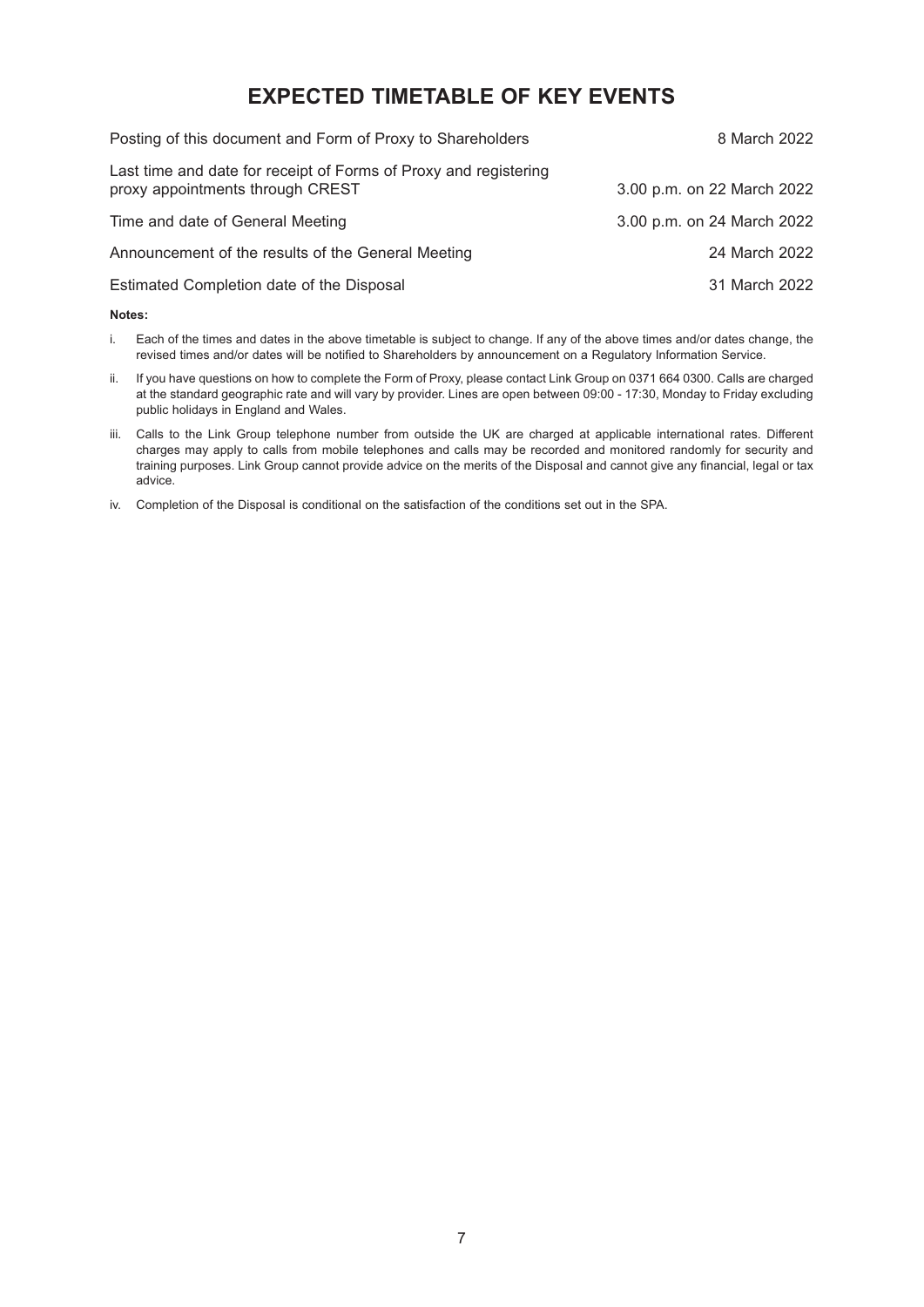## **PART I**

## **LETTER FROM THE CHAIRMAN**

# **The 600 Group Public Limited Company**

*(incorporated in England and Wales with registered number 00196730)*

Paul Dupee Derek Zissman Stephen Fiamma Donald Haselton **Todd Riggs** Rui Lopes

*Directors: Registered Office:* The 600 Group Public Limited Company Lowfields Way Lowfields Business Park Elland West Yorkshire, HX5 9DA

8 March 2022

Dear Shareholder

### **Proposed disposal of the Machine Tool Solutions Division**

**and**

### **Notice of General Meeting**

### **1. Introduction**

On 7 March 2022, the Board of The 600 Group Public Limited Company announced that the Sellers had entered into a conditional sale and purchase agreement (the "**SPA**") with Timesavers Acquisitions, LLC, a wholly owned subsidiary of TJM Capital Partners, LLC (the "**Buyer**") relating to the disposal of the entire issued share capital of each of 600 UK Limited, Colchester GmbH, 600 Machinery Australia Pty Ltd and Clausing Industrial, Inc., which together comprise the Group's Machine Tool Solutions Division (the "**Disposal**").

In view of (i) the amount of the sale proceeds payable to the Group in respect of the Disposal (further details of which are set out in paragraph 3 of this Part I) relative to the aggregate market value of the Shares and (ii) the profits attributable to the assets subject to the Disposal (further details of which are set out in paragraph 3 of this Part I) relative to the profits of the Group, the Disposal will result in a fundamental change in the business of the Company for the purposes of Rule 15 of the AIM Rules and Completion of the Disposal is therefore conditional, *inter alia*, upon the approval of Shareholders. Shareholder Approval of the Disposal will be sought at a general meeting of the Company to be held at the offices of Pinsent Masons LLP, 1 Park Row, Leeds, LS1 5AB at 3.00 p.m. on 24 March 2022.

A notice convening the General Meeting is set out in Part II of this document. The actions that you should take to vote on the Resolution and the recommendation of the Board to vote in favour of the Resolution are set out in paragraphs 10 and 11 of this Part I.

### **The Resolution must be passed by Shareholders at the General Meeting in order for the Disposal to proceed.**

The purpose of this document is to provide you with the background to, reasons for and details of the Disposal, and to explain why the Directors consider the Disposal to be in the best interests of the Company and its Shareholders as a whole, and why they recommend that Shareholders should vote in favour of the Resolution.

### **2. Background to and reasons for the Disposal**

On 15 November 2021, the Company announced that trading in the first six months of its current financial year saw a strong recovery from the COVID-19 pandemic with industrial activity now back above pre-COVID-19 pandemic levels and a record order book and enquiry pipeline. The Company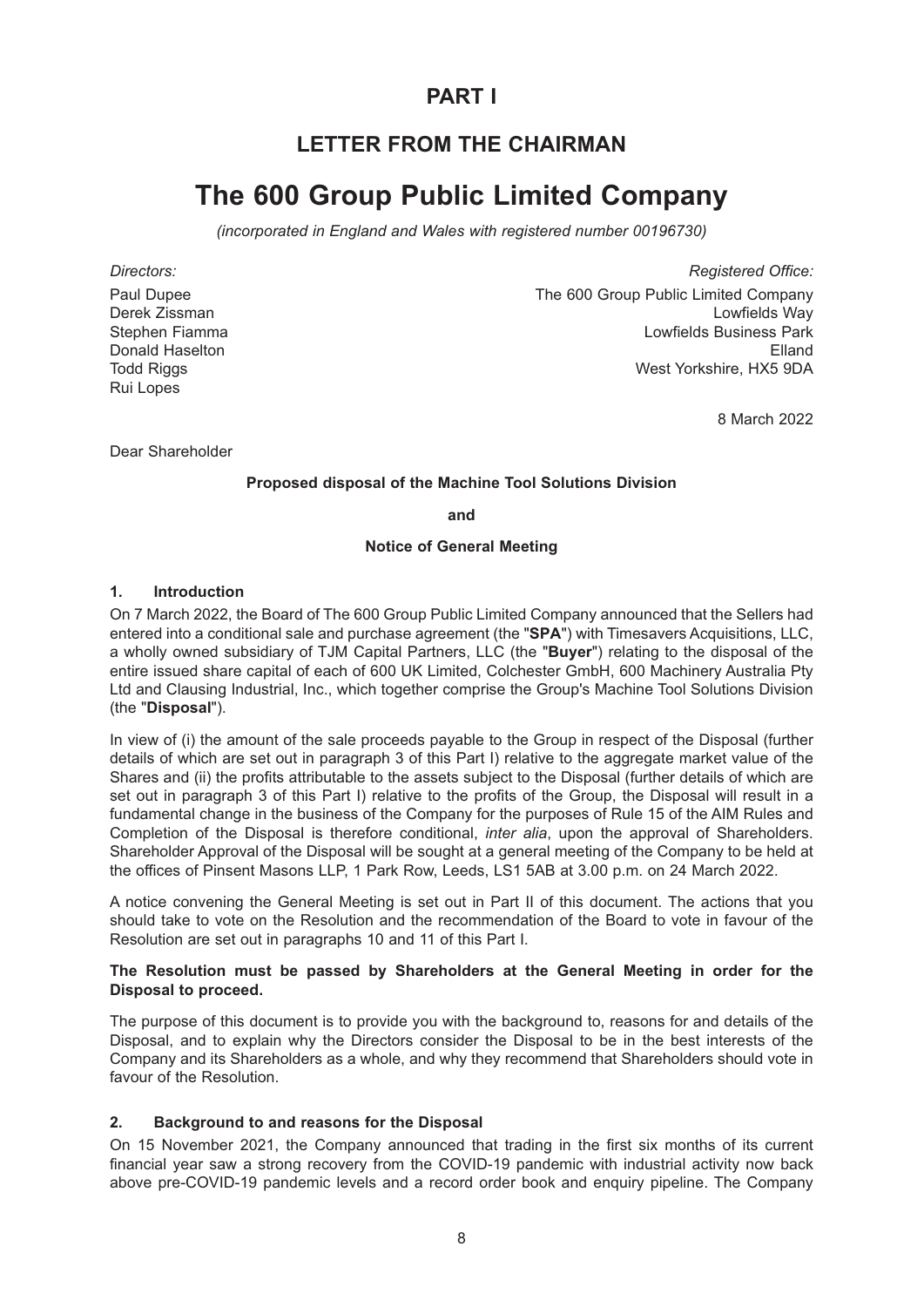announced that it had continued to see particularly strong demand in its Laser Division; with CMS winning large new orders and TYKMA Inc., a Group Company, continuing to transition from commoditised products to a more custom machine focus.

The Board considers that the industrial laser system market is highly attractive and has for some time been transitioning the Group's strategy towards this division. The Laser Division's internal sales operation and distribution network now serves both TYKMA Electrox and CMS and further synergy benefits are being gained in cross fertilization of technology and product knowledge between the two businesses.

The Disposal, if approved by Shareholders and completed, will complete the Group's shift towards its higher-margin industrial laser systems business, for which the Group continues to see particularly strong demand within a highly fragmented market, notwithstanding disruption and price increases in the supply chain. For the first half of the current financial year, the industrial laser systems division had revenues of \$15.2 million (H1 FY21: \$9.8 million) and operating profit of \$1.8 million (H1 FY21: \$0.2 million).

In the six months ended 30 September 2021, the assets subject of the Disposal, being the Group's Machine Tool Solutions Division, generated unaudited revenues of \$18.8 million (H1 FY21: \$15.5 million), an unaudited adjusted operating profit of \$0.8m (H1 FY21: \$0.7 million) and had net assets of \$21.6 million, excluding allocation of head office and other unattributed liabilities. The Machine Tool Solutions Division had also been subject to disruption and price increases within its supply chain, which has been affecting the wider industry.

The Company provided an update on current trading in its announcement of 7 March 2022 and stated that the Company continues to perform in line with the Board's expectations with both the total order book and the Laser division order book up over 70% year on year.

The net proceeds of the Disposal will provide the Company with the resources with which to pay down the Group's existing debts entirely and provide significant additional resources with which to invest in organic and inorganic growth strategies as an industrial laser system focused Group.

## **3. Principal terms of the Disposal**

Pursuant to the terms of the SPA, TJM Capital Partners, LLC through its wholly owned subsidiary, Timesavers Acquisitions, LLC, has conditionally agreed to acquire the Group's Machine Tool Solutions Division. The Disposal will be effected by the sale by the Sellers to the Buyer of the entire issued share capital of each of 600 UK Limited, Colchester GmbH, 600 Machinery Australia Pty Ltd and Clausing Industrial, Inc. (together, the "**Target Companies**"), for cash consideration of \$21.0 million, subject to adjustment (further details of which are set out in this paragraph 3 below).

Shareholders should note, in particular, that there are a number of conditions to be satisfied before the Disposal can be completed, and that several of these conditions (such as obtaining financing for the transaction) are within the exclusive control of the Buyer. Whilst this is not unusual in transactions in the United States and the parties (including the Buyer) are obliged under the SPA to use commercially reasonable efforts to satisfy the conditions, there is no certainty as at the date of this document that the Disposal will be completed even if the Resolution is passed by Shareholders.

The principal terms of the SPA are as follows:

• **Consideration** – the consideration payable to the Sellers by the Buyer under the SPA is \$21.0 million (in aggregate) to be satisfied in cash and to be paid to the Sellers on Completion, less (i) \$400,000 to be placed in escrow accounts to secure certain obligations of the Sellers under the SPA, (ii) up to \$147,500 by way of contributions from the Sellers to the costs of representation and warranty insurance ("**RWI**") being purchased by the Buyer and (iii) any amounts required to be paid by the Sellers to discharge indebtedness of the Target Companies. In relation to the escrow amount, \$250,000 of such amount will be held specifically to satisfy any amount to be paid to either of the parties following final determination of the net working capital of the Target Companies, which in turn determines the closing purchase price (the "**NWC Escrow Amount**"). The consideration is subject to a post-Completion purchase price adjustment mechanism and if the closing purchase price is less than the estimated purchase price (to be calculated, in each case, in accordance with the SPA), then the NWC Escrow Amount shall become payable to the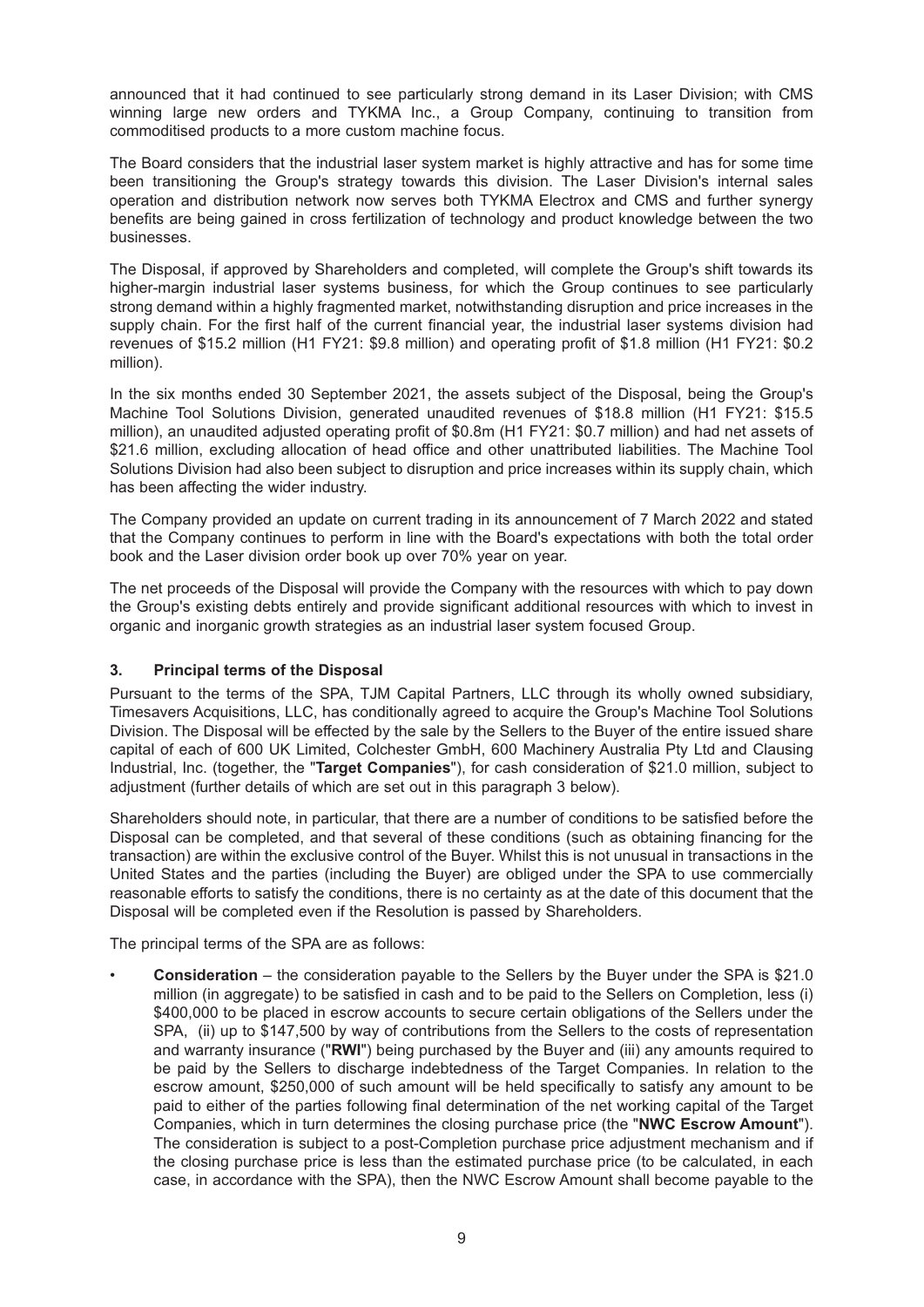Buyer with the amount of any deficiency being paid by the Sellers to the Buyer within five business days after final determination of the closing purchase price. In the event that the estimated purchase price is less than or equal to the closing purchase price, then the NWC Escrow Amount shall become payable to the Sellers with the amount of any deficiency being paid by the Buyer to the Sellers in such time period as set out above. There is a collar of \$300,000 on the net working capital adjustment so that no payment is made to either Buyer or Sellers from the other party unless and until the target working capital of \$14,500,000 is exceeded or has a deficit of more than \$300,000.

- **Retention Escrow Amount and liability of Sellers** in addition to the NWC Escrow Amount, up to \$150,000 will be paid by the Buyer into a separate escrow account to secure the Sellers' obligations under the SPA ("**Retention Escrow Amount**"). Any claims against the Sellers pursuant to the SPA for deductible amounts not covered by RWI will be satisfied from this escrow account, with the remaining balance (if any) being released to the Sellers on the expiry of 18 months from Completion. The Sellers have no liability to the Buyer under the SPA beyond the amount comprised in the Retention Escrow Amount, other than for the Fundamental Warranties (as defined below), fraud, indemnified taxes from pre-Completion periods, and any amounts received by any of the Target Companies under the U.S. CARES Act during the COVID-19 pandemic.
- **Conditions** Completion of the Disposal is conditional, *inter alia*, upon:
	- the approval of the Disposal by the Shareholders at the General Meeting;
	- there being no claims, proceedings, investigations or inquiries pending or threatened before any court or governmental body in connection with the Disposal;
	- there being no material adverse effect on (i) the financial condition, or results of operations of, the Target Companies taken as a whole (subject to certain customary exceptions) or (ii) the ability of the Target Companies or any of the Sellers to perform their obligations or complete the Disposal;
	- the securing of RWI by the Buyer covering the representations and warranties of the Sellers under the SPA (for which the Buyer has received a commitment); and
	- the securing of debt and equity financing by the Buyer to finance the Disposal (for which the Buyer has made representations in the SPA that it has received both debt and equity commitments).
- **Termination** the SPA provides that:
	- the Sellers have a right to terminate the SPA on or before 8 April 2022, if: (i) certain conditions have not been satisfied by the Buyer or (ii) the approval of the Disposal by Shareholders has not been received, in each case on or before 8 April 2022; and
	- the Buyer has a right to terminate the SPA on or before 8 April 2022 if, *inter alia*: (i) certain conditions have not been satisfied by the Sellers, (ii) there has been a material adverse effect before Completion, (iii) it has not received certain governmental authorisations before Completion, (iv) it has not obtained financing or (v) it has not obtained the RWI insurance.
	- **Representations and Warranties** the SPA contains:
		- customary representations and warranties to be given by the Sellers in favour of the Buyer in relation to the relevant Group Company's capacity and title to the shares held in the Target Companies and its authority to enter into the SPA ("**Fundamental Warranties**"). The maximum liability of the Sellers in relation to the Fundamental Warranties is capped at the amount of the final purchase price;
		- customary representations and warranties to be given by the Sellers relating to the businesses comprising the Machine Tool Solutions Division. The maximum liability of the Sellers in relation to these representations and warranties is capped at the amount standing to the credit of the Retention Escrow Amount (with 50% of the value of such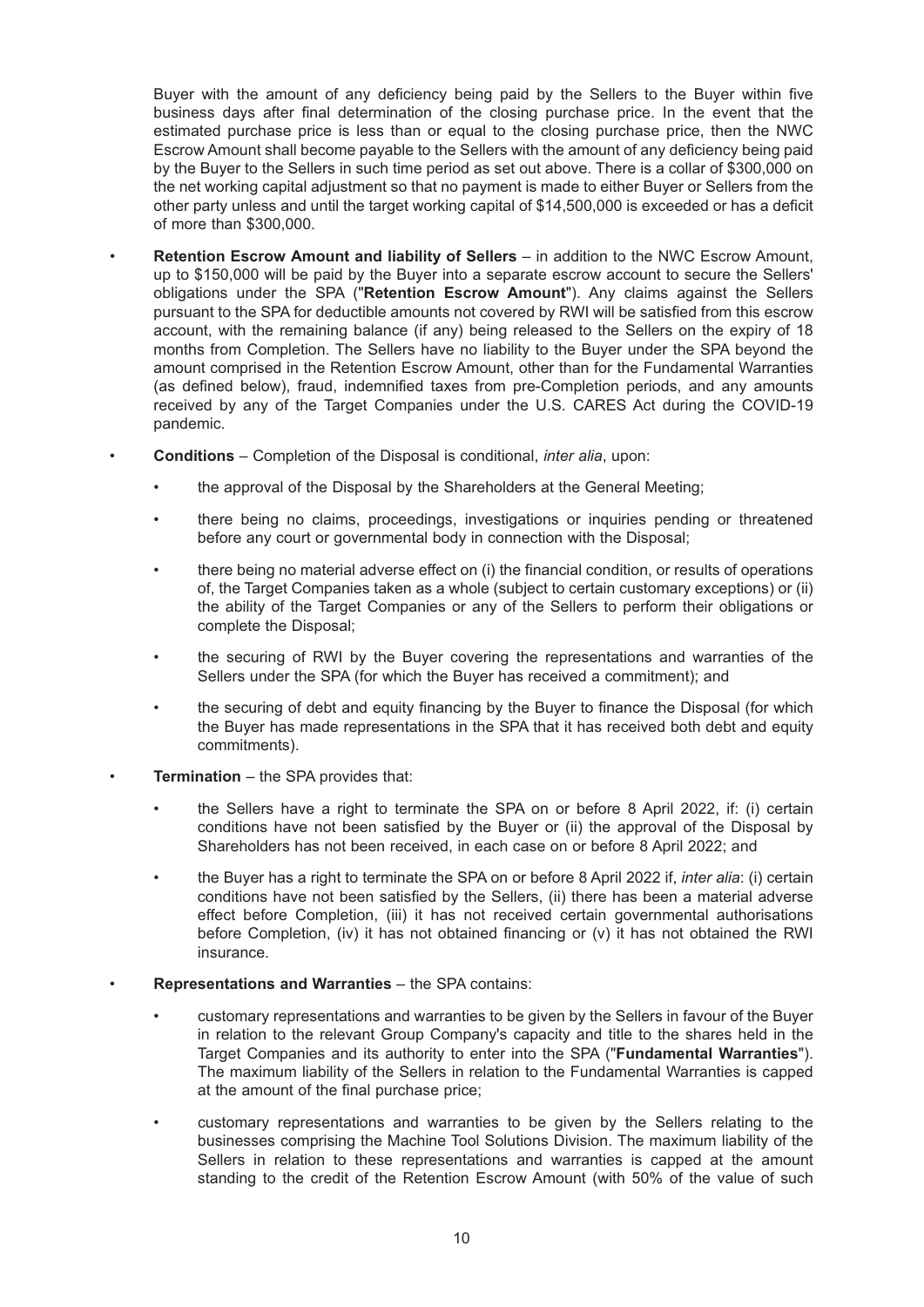claims being deducted from the Retention Escrow Amount). The Buyer is also purchasing RWI to cover claims in excess of the Retention Escrow Amount, and the Sellers have agreed to make a contribution to the cost of such insurance of up to \$147,500; and

- customary representations and warranties contained in the SPA to be given by the Buyer in favour of the Sellers relating to its capacity and authority to enter into the SPA, and relating to the financing commitments it has received to fund the payment of the purchase price.
- **Indemnities** the Sellers and the Buyer have each agreed to indemnify the other party's respective indemnified persons (including its' affiliates, employees, officers) from and against any and all losses incurred by any such person relating to, *inter alia*, (i) any breach of a representation or warranty; or (ii) any breach or non-fulfilment of an obligation under the SPA. It is contemplated that breaches of representations and warranties (other than Fundamental Warranties) will be satisfied by RWI with deductibles covered by the Retention Escrow Amount. In addition, the Sellers have agreed to indemnify the Buyer for any 'Indemnified Liabilities' including: any losses arising from indemnified taxes; any liabilities classified as 'Excluded Liabilities' (including certain liabilities relating to current or former employees, claims and disputes prior to Completion, any taxes not provided for in the closing accounts, transaction costs (including costs of professional advisers), excluded trade payables and accruals, or any losses incurred by any indemnified person resulting from certain claims brought by a holder of shares in the Company with respect to the Disposal.
- **Other limitations of liability** a claim for indemnification for breach of any representation or warranty contained in the SPA must be brought by the relevant party within 18 months of Completion (save in relation to any claim for fraud). No claim shall be brought unless and until such party has incurred or suffered aggregate losses in excess of \$100,000 (save that this shall not apply in the case of common law fraud or with respect to any losses from any excluded liabilities or Fundamental Warranties).
- **Pre-Completion Covenants** the SPA contains certain pre-Completion covenants given by the Sellers, including covenants that prior to Completion: (i) the shares in the capital of each of the Target Companies and the assets of any of them shall not be encumbered; (ii) each Target Company shall carry on its business in the ordinary course including that it shall not increase any employee's, officer's or consultant's salary or compensation to \$50,000 or more, make any new commitments for capital expenditure in excess of \$50,000, enter into any new material contract and maintain and keep in full force its existing insurance; (iii) no Seller shall, directly or indirectly, solicit or take any other action to facilitate any enquiries or the making of any proposal that constitutes or may lead to an offer or proposal, for a business combination involving the Target Companies or, to acquire a material equity interest in, or a material portion of the assets of the Target Companies; and (iv) certain Target Companies shall make specified tax elections.
- **Governing Law** the SPA and the rights and obligations of the parties under it are governed by and will be construed and enforced in accordance with the laws of the State of Delaware.

In addition to the SPA, the Buyer, the Sellers, the Company and certain directors or executives of the Group ("**Restricted Individuals**") are expected to enter into a Restrictive Covenants Agreement at Completion. In this document, the Sellers and the Restricted Individuals will give undertakings to the Buyer and the Target Companies:

- to keep confidential information concerning the Target Companies secret and not disclose it to any party unless required by law (subject to certain customary exceptions);
- to provide reasonable assistance to the Buyer and the Target Companies in relation to disputes concerning such confidential information;
- not to compete with the Target Companies, subject to certain customary exceptions, for a period of five years from the date of the SPA (in the case of the Company) or two years from the date of the SPA (in the case of the Restricted Individuals) ("**Restricted Period**");
- not to solicit certain employees of the Target Companies during the Restricted Period;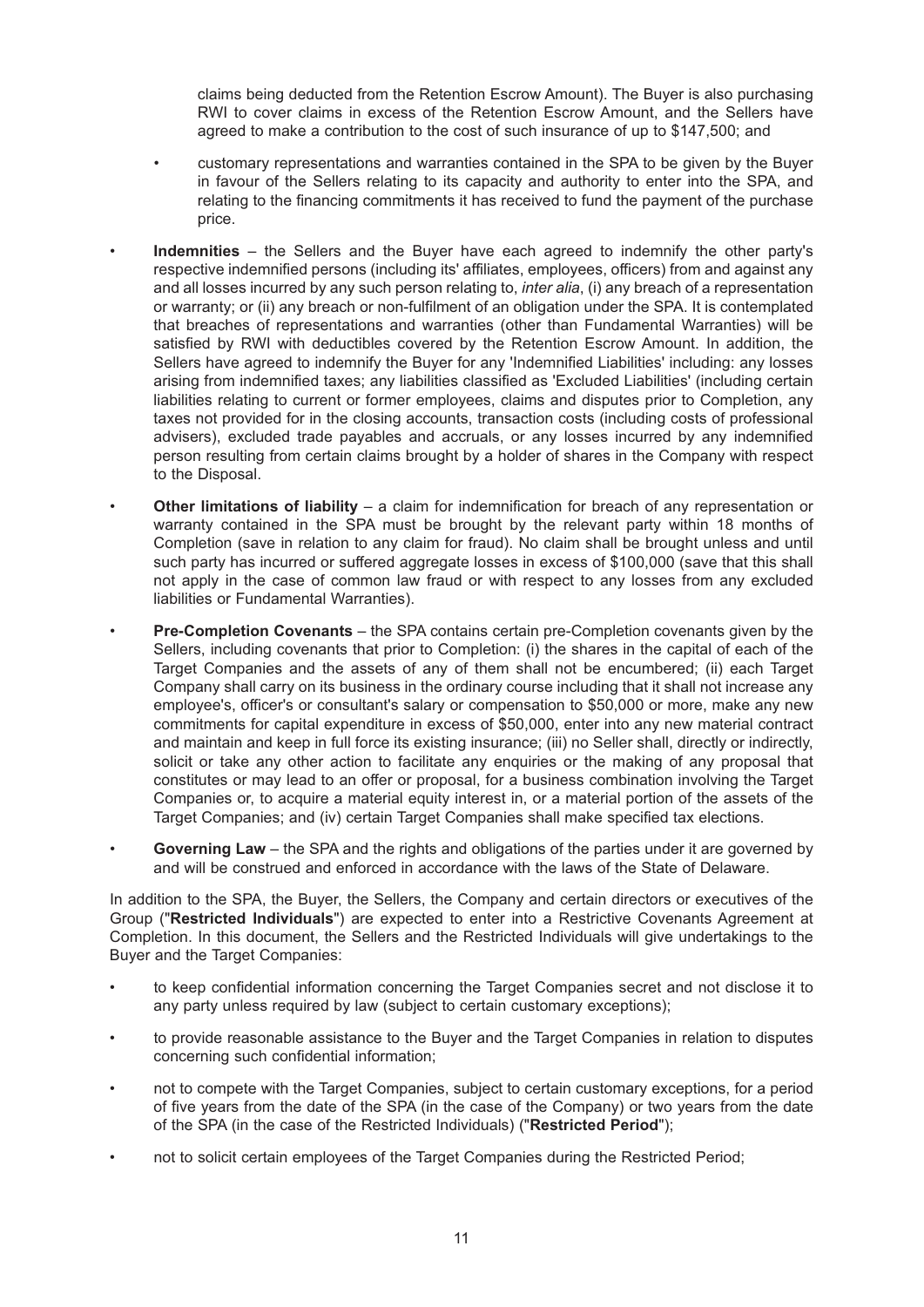- not to interfere with suppliers and certain other business relationships of the Target Companies during the Restricted Period; and
- not to disparage the businesses of the Target Companies during the Restricted Period.

## **4. Information on the Buyer**

The Buyer is a private equity investment firm that invests in established middle and lower middle-market businesses. TJM Capital Partners, LLC has a fully supported management team backed by a select group of committed capital resources including family offices, high net worth individuals and a diverse set of first-generation investors.

### **5. Use of proceeds**

Of the net sale proceeds receivable by the Group upon Completion (the "**Sale Proceeds**"), approximately \$16.0 million will be used to repay all of the Group's existing bank debt and to redeem the Loan Notes issued by the Company in full. Upon repayment of the Loan Notes, the 43,950,000 warrants to subscribe for ordinary shares in the capital of the Company at a price of 20 pence per ordinary share, will remain in issue with an expiry date of 14 August 2023.

The remaining Sale Proceeds will provide the Group with additional resources with which to advance the growth of the Group's industrial laser systems division both organically and by acquisition if such opportunities are forthcoming.

### **6. AIM Rule 15 – fundamental change of business**

As set out above, in view of (i) the Sale Proceeds payable to the Group in respect of the Disposal relative to the aggregate market value of the Shares and (ii) the profits attributable to the assets subject of the Disposal relative to the profits of the Group, the Disposal will result in a fundamental change in the business of the Company for the purposes of Rule 15 of the AIM Rules and Completion of the Disposal is therefore conditional upon the approval of Shareholders.

For the avoidance of doubt, the Company will, on Completion, continue to be classified as an operating company and not as an AIM cash shell pursuant to AIM Rule 15.

### **7. General Meeting**

For the reasons explained in this Part I, Completion of the Disposal is conditional upon the approval by Shareholders of the Resolution to be proposed at the General Meeting of the Company.

A notice convening the General Meeting to be held at the offices of Pinsent Masons LLP, 1 Park Row, Leeds, LS1 5AB at 3.00 p.m. on 24 March 2022 is set out at Part II of this document, at which the Resolution set out in the notice of General Meeting will be proposed.

The Resolution will be proposed as an ordinary resolution of the Company and will be passed if 50 per cent. or more of the votes cast at the General Meeting (in person or by proxy) are in favour of it.

### **8. Importance of your vote**

**The Resolution must be passed by Shareholders at the General Meeting in order for the Disposal to proceed. If the Resolution is not passed, Completion of the Disposal under the SPA will not occur.**

### **9. Copies of documents**

A copy of this document and the Form of Proxy are and will be available free of charge, subject to certain restrictions relating to persons in any Restricted Jurisdiction, for inspection on 600 Group's website at www.600group.com.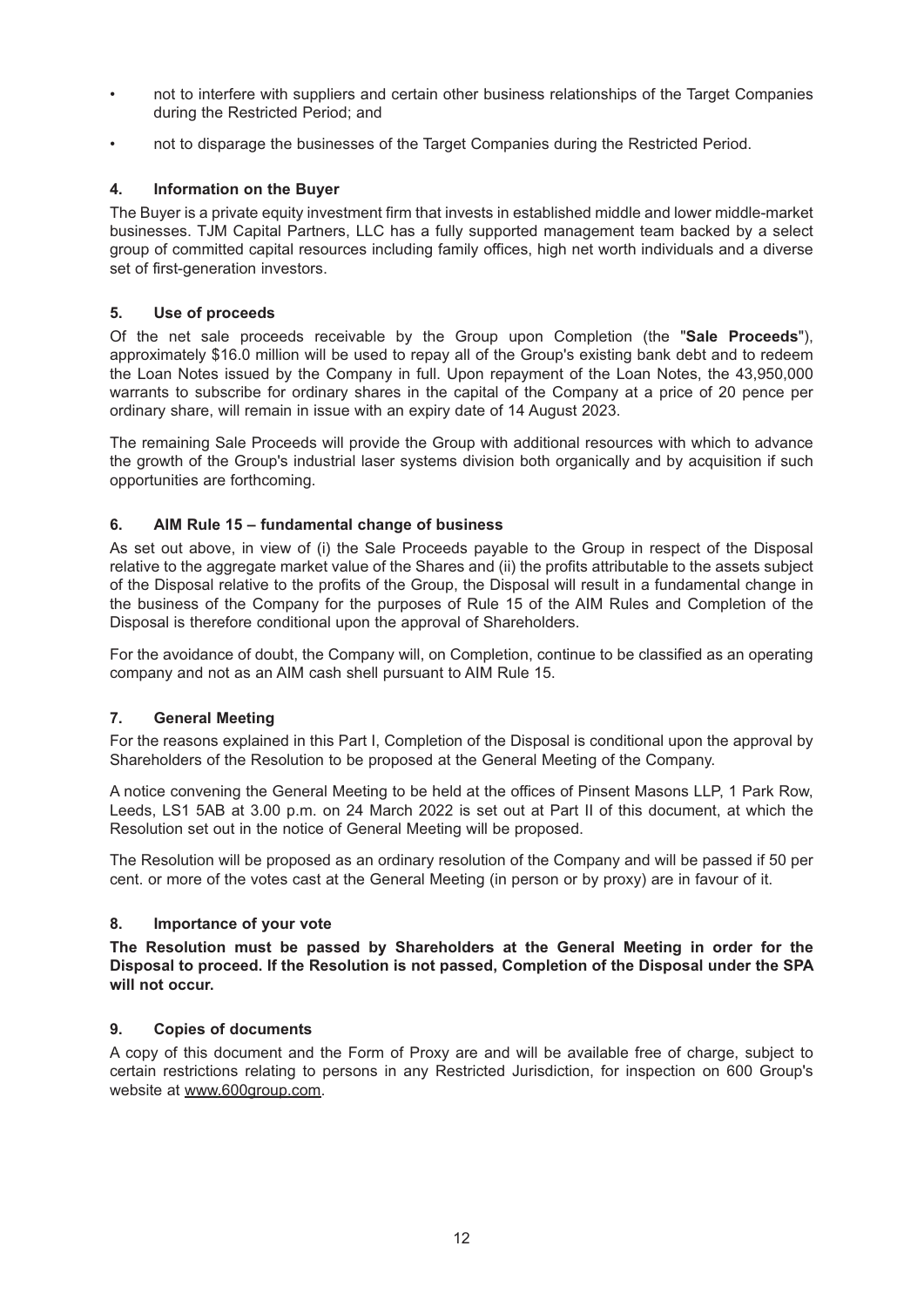### **10. Action to be taken in respect of the General Meeting**

Shareholders will find a Form of Proxy enclosed with this document for use at the General Meeting. Whether or not you intend to be present at the General Meeting, you are requested to complete and return the Form of Proxy in accordance with the instructions printed thereon as soon as possible.

To be valid, completed Forms of Proxy must be received by the Company's Registrars, Link Group, by not later than 3.00 p.m. on 22 March 2022, or 48 hours before any adjourned General Meeting. Completion of the Form of Proxy will not preclude you from attending the meeting and voting in person if you so wish. Alternatively, you may vote electronically at www.signalshares.com. You will require your username and password to use the portal to log in and vote. If you have not previously registered to use the portal you will require your investor code (IVC) which can be found on your share certificate. Members who hold their shares in uncertificated form may also use the 'CREST voting service' to appoint a proxy.

**Whilst COVID-19 restrictions have been lifted as at the date of this document, the situation is constantly evolving and the HM Government may implement measures relating to the holding of shareholder meetings. As such, whilst Shareholders will be permitted to attend the General Meeting in person if they are entitled to and wish to do so (subject to any applicable restrictions then in force), Shareholders are nevertheless encouraged to appoint the chairman of the General Meeting as their proxy. Any changes to the arrangements for the General Meeting will be communicated to Shareholders before the General Meeting, including through the Company's website at https://www.600group.com/home/ and by announcement through a Regulatory Information Service. Shareholders should continue to monitor the Company's website and exchange news service for any updates.**

### **11. Recommendation**

**The Board considers the Disposal to be in the best interests of the Company and its Shareholders as a whole.**

**Accordingly, the Board recommends that you vote in favour of the Resolution, as those Directors who hold Shares intend to do in respect of their own aggregate holdings of 24,292,535 Shares representing approximately 20.68 per cent. of the Shares in issue at the date of this document.**

Yours faithfully,

**Paul Dupee** *Chairman of The 600 Group Public Limited Company*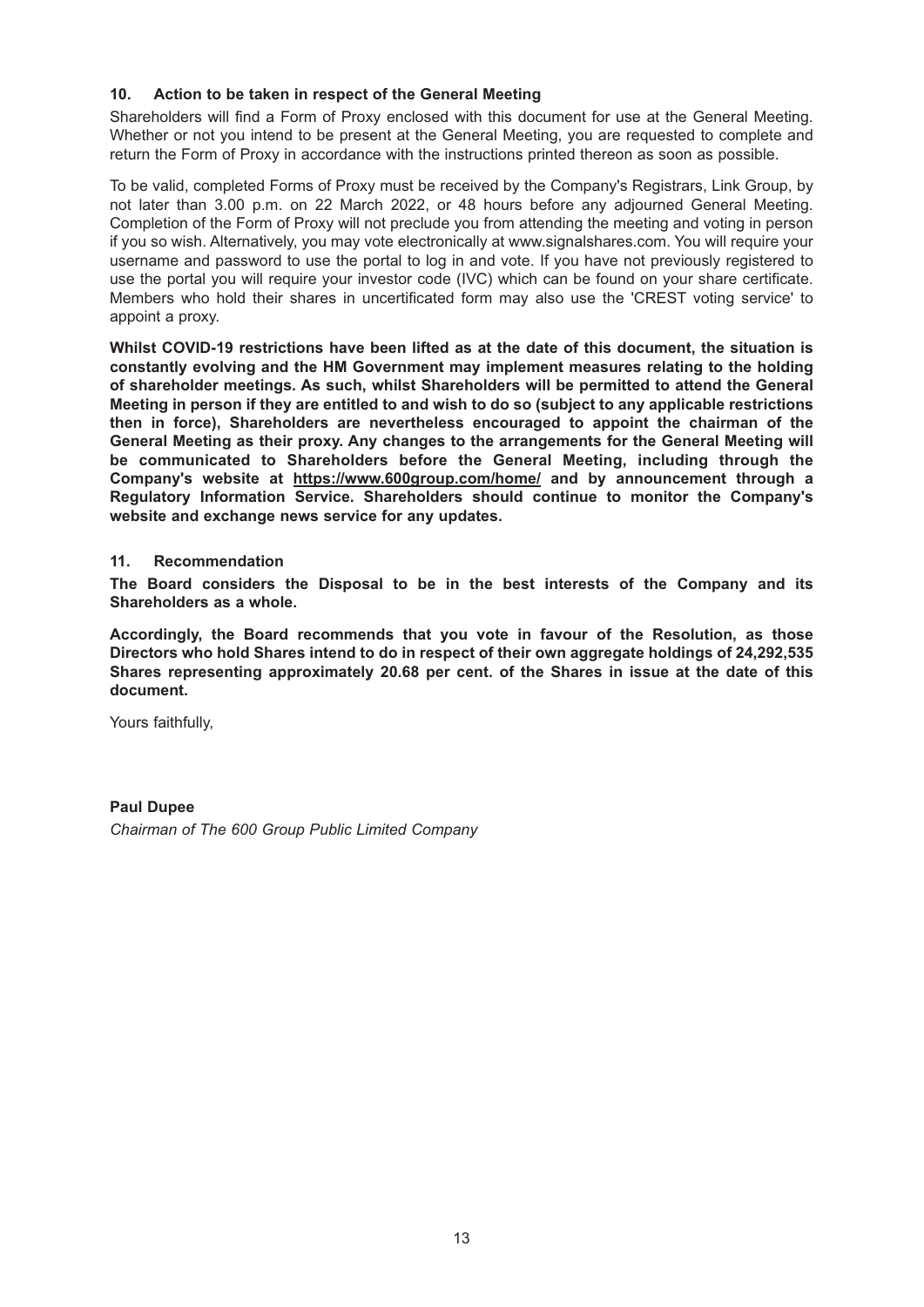## **PART II**

## **NOTICE OF GENERAL MEETING**

## **The 600 Group Public Limited Company**

*(Registered in England and Wales with registered number: 00196730)*

**NOTICE** is hereby given that a General Meeting of The 600 Group Public Limited Company (the "**Company**") will be held at the offices of Pinsent Masons LLP, 1 Park Row, Leeds, LS1 5AB at 3.00 p.m. on 24 March 2022 for the purpose of considering and, if thought fit, passing the following resolution:

#### **ORDINARY RESOLUTION**

**1. THAT** for the purposes of Rule 15 of the AIM Rules, the Disposal (as defined and more particularly described in the circular to the shareholders of the Company dated 8 March 2022 of which this notice forms part (the "**Circular**")), be and is hereby approved and that the board of directors (or a duly constituted committee of the board of directors) of the Company be and are hereby authorised to take such steps as they may in their absolute discretion think fit in order to implement and give effect to the SPA (as defined in the Circular), and any related documentation to give effect to the Disposal, including approving such variations or amendments to the SPA (or any transaction documents referred to therein) and doing such other acts and things as they may in their absolute discretion consider to be necessary or desirable in order to implement and give effect to the Disposal and/or any matter incidental to the Disposal.

8 March 2022

#### **BY ORDER OF THE BOARD**

#### **N R Carrick**

#### *Secretary*

The 600 Group Public Limited Company Lowfields Way Lowfields Business Park Elland West Yorkshire, HX5 9DA

#### **Notes**

#### **General**

1. Whilst COVID-19 restrictions have been lifted as at the date of this document, the situation is constantly evolving and the HM Government may implement measures relating to the holding of shareholder meetings. As such, whilst Shareholders will be permitted to attend the General Meeting in person if they are entitled to and wish to do so (subject to any applicable restrictions then in force), Shareholders are nevertheless encouraged to appoint the chairman of the General Meeting as their proxy. Any changes to the arrangements for the General Meeting will be communicated to Shareholders before the General Meeting, including through the Company's website at https://www.600group.com/home/ and by announcement through a Regulatory Information Service. Shareholders should continue to monitor the Company's website and exchange news service for any updates.

#### **Proxies**

- 2. A member entitled to attend, speak and vote at the above meeting may appoint another person as his or her proxy to exercise all or any of his or her rights to attend, speak and vote on his or her behalf. A member may appoint more than one proxy in relation to the meeting, provided that each proxy is appointed to exercise the rights attached to a different share or shares held by that member. A proxy need not be a member of the Company.
- 3. To appoint more than one proxy, you may photocopy the Form of Proxy. Please indicate the proxy holder's name and the number of shares in relation to which they are authorised to act as your proxy (which, in aggregate, should not exceed the number of shares held by you). Please also indicate in the box provided if the proxy instruction is one of multiple instructions being given. All forms must be signed and should be returned together in the same envelope.
- 4. To be valid any Form of Proxy together with any power of attorney or any other authority under which the Form of Proxy is signed (or a duly certified copy of such power or authority) or any other instrument appointing a proxy must be included with the Form of Proxy and received by post or (during normal business hours only) by hand at the Company's Registrars, Link Group, no later than 48 hours (excluding any part of a day that is not a Business Day) before the time appointed for holding